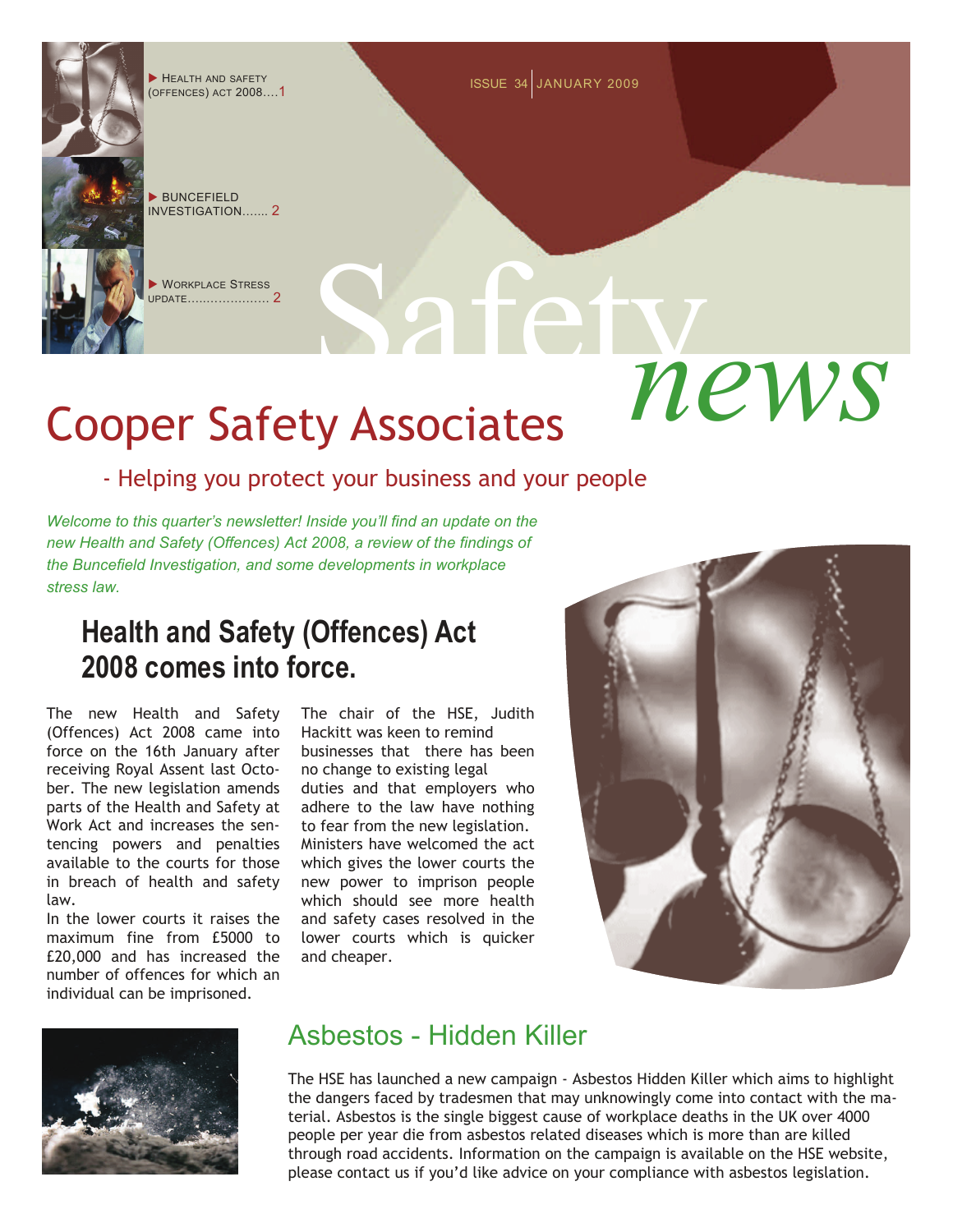

jor incident. You can download a copy of the report at www.buncefieldinvestigation.gov.uk



### **Workplace Stress**

Many employers provide a counselling service as their main control measure for dealing with workplace stress, but recent court cases have indicated that counselling can not be considered a universal solution. A worker at a telecoms firm began to suffer from stress caused by her work, she received no help and her request to move to a less stressful job was denied, the manager advised she seek assistance from the counselling service. The worker then requested time off work and was supposed to



be referred to occupational health however this never occurred, later the worker was signed off not to return. The worker claimed compensation which was awarded, appealed by the em-

ployer and the appeal dismissed. The court said that it was clear the situation required management intervention and that counselling alone was not an adequate response. This represented a breach in the employers duty of care. If you would like assistance with your organisations approach to stress, please contact us.